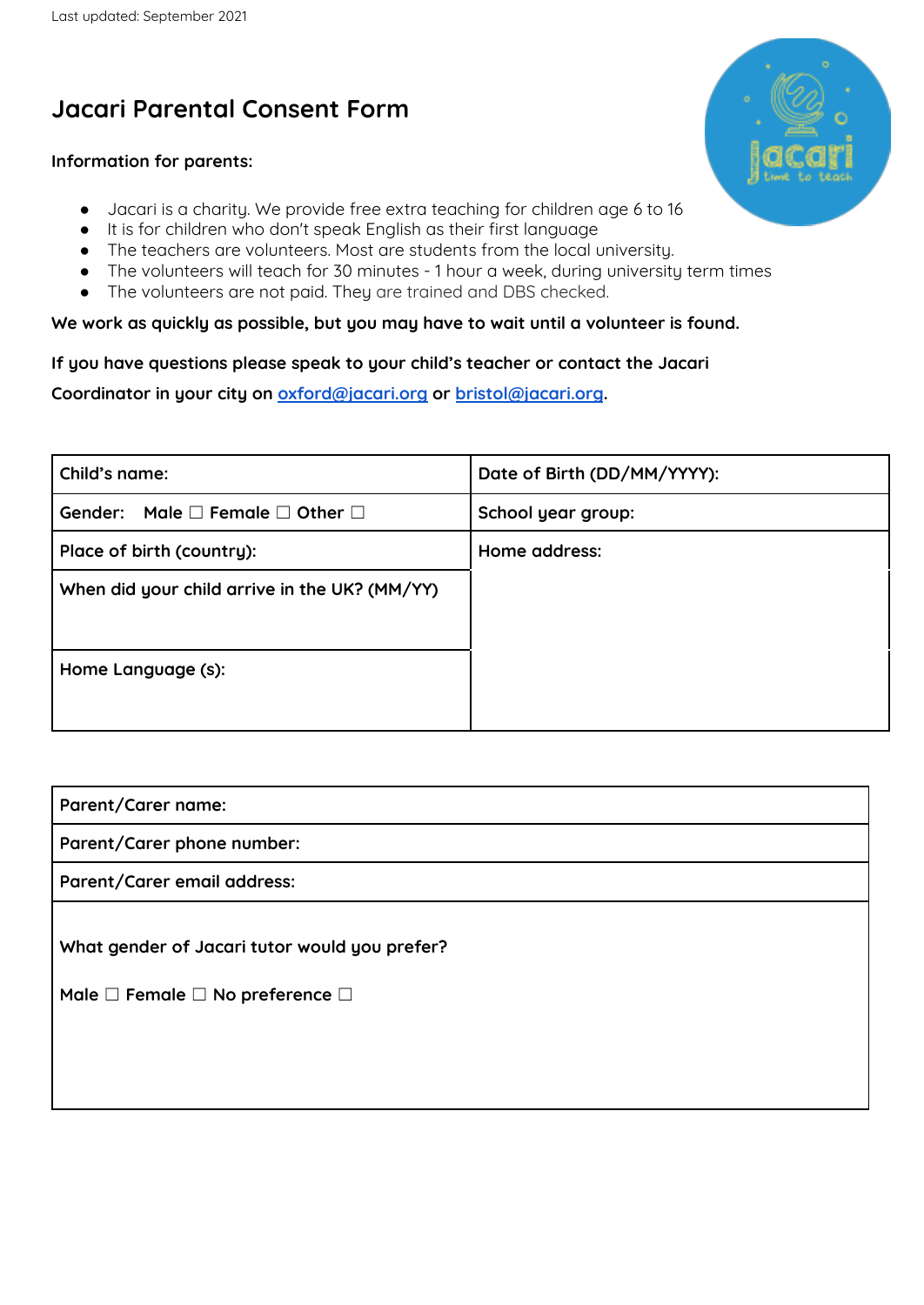## **Would you prefer to have the lessons online or in-person?**

**Online** □ **In person (at your home)** ☐ **No preference** ☐

**Please tick which of the following are true for you:**

 $\Box$  We have a laptop, computer or tablet at home

☐ We have broadband at home

☐ We have a smartphone at home that could be used for video calls

 $\Box$  We don't have any technology at home

**What are your child's hobbies / interests?**

By signing this form, you agree that you would like to have a Jacari tutor for your child, and allow Jacari to store the information on this form on their online database. Jacari will handle this data in **accordance with the Jacari Data Protection policy, and will not pass this information to any other organisation, only to the volunteer who will teach the child.**

**Name of parent/carer (please print) \_\_\_\_\_\_\_\_\_\_\_\_\_\_\_\_\_\_\_\_\_\_\_\_\_\_\_\_\_\_\_\_\_**

**Relationship to child: \_\_\_\_\_\_\_\_\_\_\_\_\_\_\_\_\_\_\_\_\_\_**

**Signature of parent/carer: \_\_\_\_\_\_\_\_\_\_\_\_\_\_\_\_\_\_\_\_\_\_\_\_\_**

**Date:**